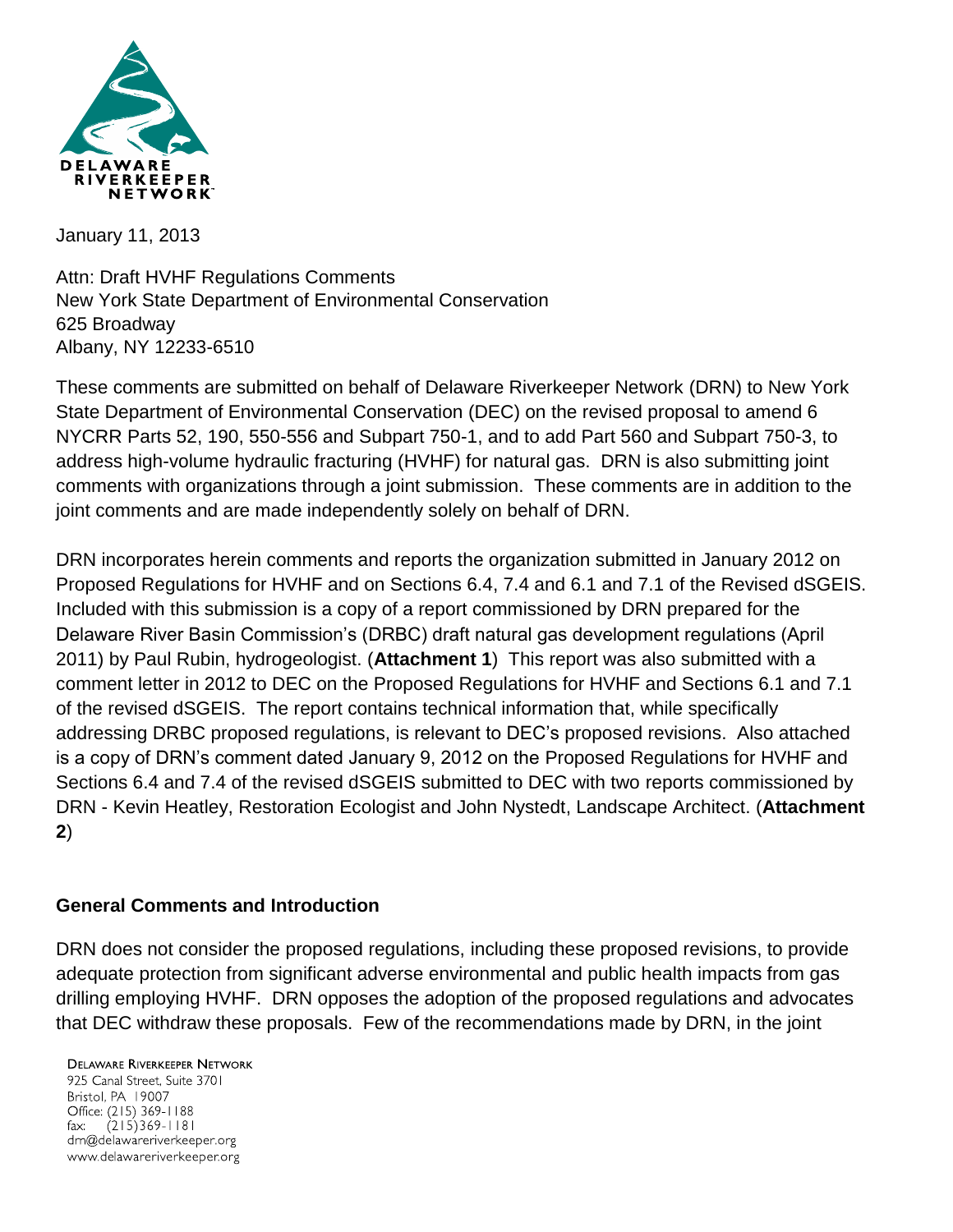comments we filed with others and by other members of the public during the public comment period that expired in January 2012, have resulted in DEC changing its original proposals. This is a lost opportunity for DEC since there were informed comments submitted that could greatly improve these regulations. DRN asks that DEC reconsider the public comments that were made on the proposed regulations in the prior public comment period. It is not possible for DEC to propose effective regulations based on its responsibility to address environmental impacts when the underlying environmental analysis is not complete and what is complete is gravely flawed because of missing and inaccurate information and a lack of incorporation of sound public input.

Overall, DEC has not completed adequate analysis, scientific study, or inquiry into the potential impacts of HVHF on the State's environment, communities, and public health. DEC has not satisfied its own requirements that must be met before approval of regulations and has not even completed the SGEIS, an essential task that should be done before regulations are finalized. DEC has not completed a health review it is presently conducting regarding the human health impacts of HVHF, an essential piece of homework. DEC is not prepared to permit HVHF due to the lack of needed safeguards and, as is further discussed under Section Comments below, cannot move ahead with these proposed regulations and revisions without endangering the state's residents and environment. We request that these proposed revisions be rescinded and further essential analyses be completed.

# **Comments on Specific Sections of Proposed Revisions**

DRN proposed changes to these sections in joint and individual comments as did many other commenters and yet in many instances no changes were made by DEC based on that input and no justification provided. DEC's proposed revisions of these sections are not substantiated technically or scientifically and DEC does not explain why they have decided on the proposals or how environmental considerations have factored into the decisions that DEC has made.

### 6 NYCRR Section 553.2 Surface Restrictions and Section 750-3.3(a)(2), (a)(4), (a)(6)

DRN does not agree with the conclusions in the revised dSGEIS, which provides a basis for DEC's decision to make no changes to Section 553.2, that: it is unlikely that fluids will migrate to the aquifer from a wellbore for hydraulic fracturing; that gas migration is solely a function of poor well construction; and that there is no significant adverse impact to water resources from migration of fracturing fluids, assuming that the targeted nature of hydraulic fracturing insures that fractures do not leave the fractured zone.

As explained by Mr. Rubin, aquifers need to be protected into the future and the long life of aquifers and their irreplaceable nature require that the measures used to isolate gas and pollutants from water must be long-lived as well. (**Attachment 1**) Cement and steel casing now available and employed will fail in 100 years or less. This means that wells will inevitably leak gas and contaminated fluids into aquifers within 100 years, adversely impacting the use of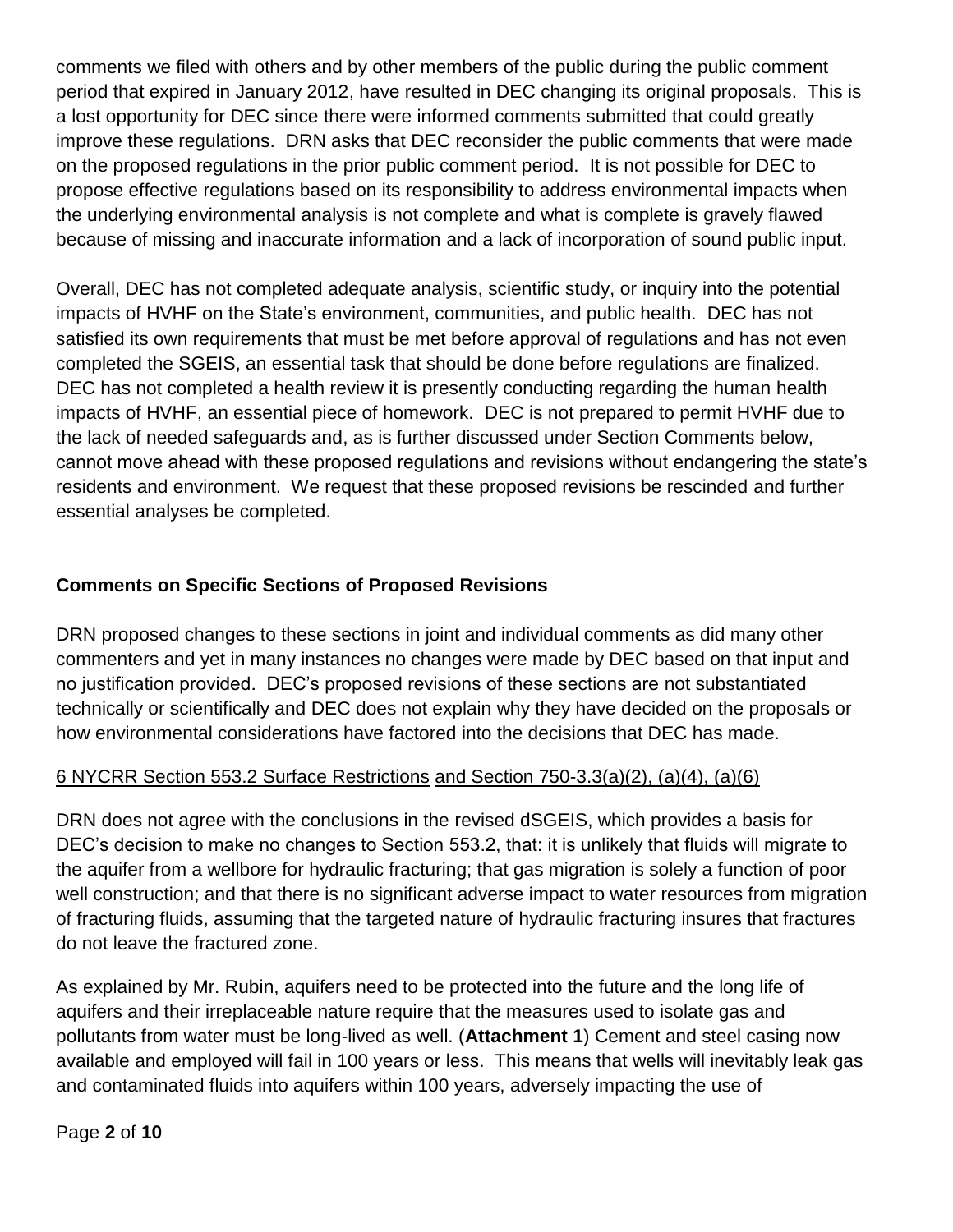# groundwater by future generations, as illustrated in the Aquifer Protection Fact Sheet by Rubin, attached. (**Attachment 3**)

Even if cement were to successfully isolate contaminants from aquifers and surface waters and land, naturally occurring and seismically induced vertical fractures or other conduits such as water wells or abandoned gas wells, or HVHF-induced fractures that leave the target zone and enter other formations can be expected to allow contaminated fluids and gas to migrate to water supplies, to the land surface, and to other non-target receptors, as illustrated by Rubin's Seismic Fact Sheet, attached (**Attachment 4**) and as explained by Myers (Tom Myers, "Potential Contaminant Pathways from Hydraulically Fractured Shale to Aquifers", Ground Water©2012,National GroundWater Association.doi: 10.1111/j.1745-6584.2012.00933.x). The proposed setbacks will not protect water sources from contamination from HVHF and no justification is provided by DEC for the inadequate setbacks that are proposed.

Change recommended: These sections should be revised agreeing with the recommendation of Paul Rubin as discussed below – a minimum 2100 foot setback from all receptors including public buildings, homes, schools, water bodies, water wells, surface water bodies, wetlands and other sensitive receptors. As discussed below, the 2100 foot minimum setback must be verified by testing to be performed as described and is to be measured from the gas well array, as defined in DRN Section 750-3.3(b) comments below.

### Section 750-3.3(a)(1) Prohibited Activities and Discharges

As explained by Rubin and Myers, contaminants can migrate through fractures from both the vertical and horizontal well bore. DEC is exposing the water supply reservoirs that contain unfiltered water supplies to contamination from HVHF by allowing drilling and fracturing under DEC's proposed 4000' buffer and reservoirs/supplies. Drilling under all water bodies such as streams, rivers, lakes, and wetlands will also expose these surface waters to potential contamination from HVHF and should therefore not be allowed.

Along with all surface waters described above, DRN specifically points out that the Wild and Scenic Delaware River should be included in the waterways where HVHF is prohibited. The Delaware River is an important feature that requires specific mitigation to prevent degradation of its exceptional water quality and natural and recreational features. The Upper Delaware Scenic and Recreational River is located in New York. Under the Wild and Scenic Rivers Act, it is protected by an anti-degradation program adopted in 1990 by the DRBC in response to a Petition filed by Delaware Riverkeeper Network. New York supported the rulemaking that created the program. New York also supported the subsequent action by the DRBC to grant the Upper and Middle Delaware River Special Protection Waters status.

The Lower Delaware River was added to the SPW program in 2008, after it was designated Wild and Scenic by Congress, again with New York's support. New York, at the head of the Delaware, impacts the entire Delaware River with its activities in its portion of the Delaware River Basin; HVHF in the New York will directly impact the river downstream. SPW classification of the

#### Page **3** of **10**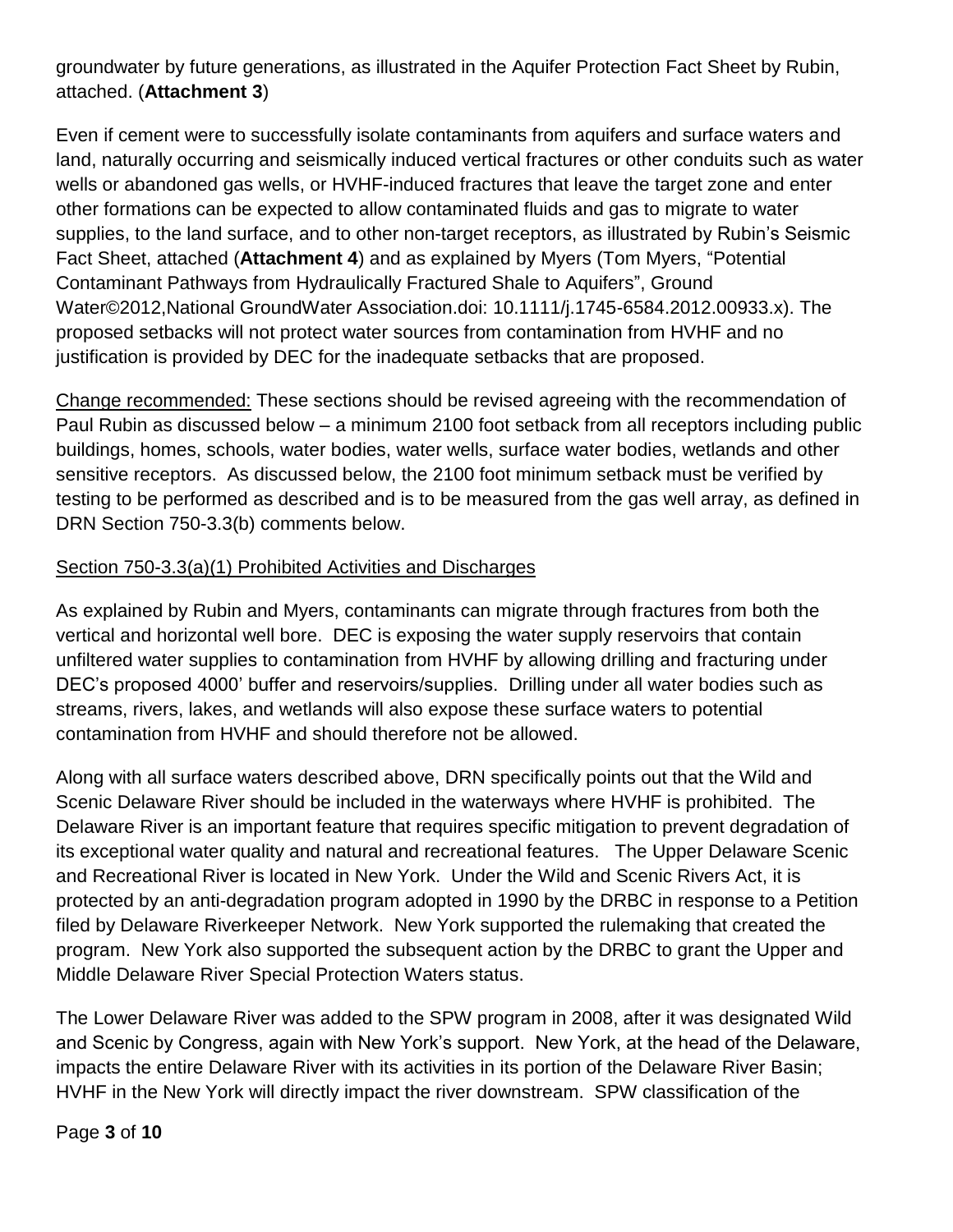Delaware River sets a high bar that protects the River's existing high water quality and must be recognized in these regulations by disallowing HVHF.

Change recommended: DEC should prohibit HVHF under and/or within the 4000' buffer and the unfiltered water supplies identified by DEC, all surface waters and all hydrologic features such as wetlands that are hydrologically connected to groundwater, including the Delaware River and its tributaries.

### Section 750-3.3(a)(3) HVHF Operations Prohibited within 100-year Floodplains

DEC prohibits HVHF operations within 100-year floodplains, which is justified and is stricter than neighboring Pennsylvania but the provision is inadequate and should be expanded to provide needed protection from pollution and flood damages.

Additional requirements should be added here. First, there are many floodplains that are not delineated due to the lack of Federal Emergency Management Agency mapping. Some maps are outdated (major floods have occurred and/or stream locations have shifted). Floodplain maps should be completely up to date before permits are issued adjacent to floodplains. In addition, many headwater and first order streams are not routinely mapped because they do not tip the required threshold for FEMA mapping or state stream permitting. In this event, the floodplain must be mapped at the expense of the applicant by a professional objective party based on riparian soils and available flood and stream data prior to approval of a permit.

Second, the 500-year floodplain should be used to delineate the off-limits area rather than the 100-year floodplain. The 500-year floodplain will provide important protection from flooding and reduce the pathways of direct pollution from HVHF by reflecting more accurately areas that can be expected to flood in the coming years as flood flows and frequency continue to increase and streams and rivers continue to meander. As verified by USGS, flood frequencies have increased in the Delaware River Basin, as evidenced in their analysis of recent major flood events in the basin. The report also shows that the 500-year flood flow was substantially larger than the 100 year flood flow at four stream gauges on the Delaware River during these storms. (Schopp, R.D., and Firda, G.D., "Flood magnitude and frequency of the Delaware River in New Jersey, New York, and Pennsylvania", US Geological Survey Open-File Report 2008-1203).

Third, a buffer should be added that delineates an off-limits area adjacent to the 100-year floodplain based on riparian soils. Identification of riparian soils should be accomplished by site specific soil testing and the employment of available Soil Survey information. The buffer should encompass the entire area that contains riparian soils and should measure a minimum of 500 feet added to the outside limits of the 100-year floodplain for optimum protection from erosion and stream destabilization which can contribute to increased flood damages and increased pathways of pollution from activities adjacent to the floodplain. (Fischer & Fischenich, Design Recommendations for Riparian Corridors and Vegetated Buffer Strips, emrrp, April 2000). The buffer must not be disturbed, compacted or built upon.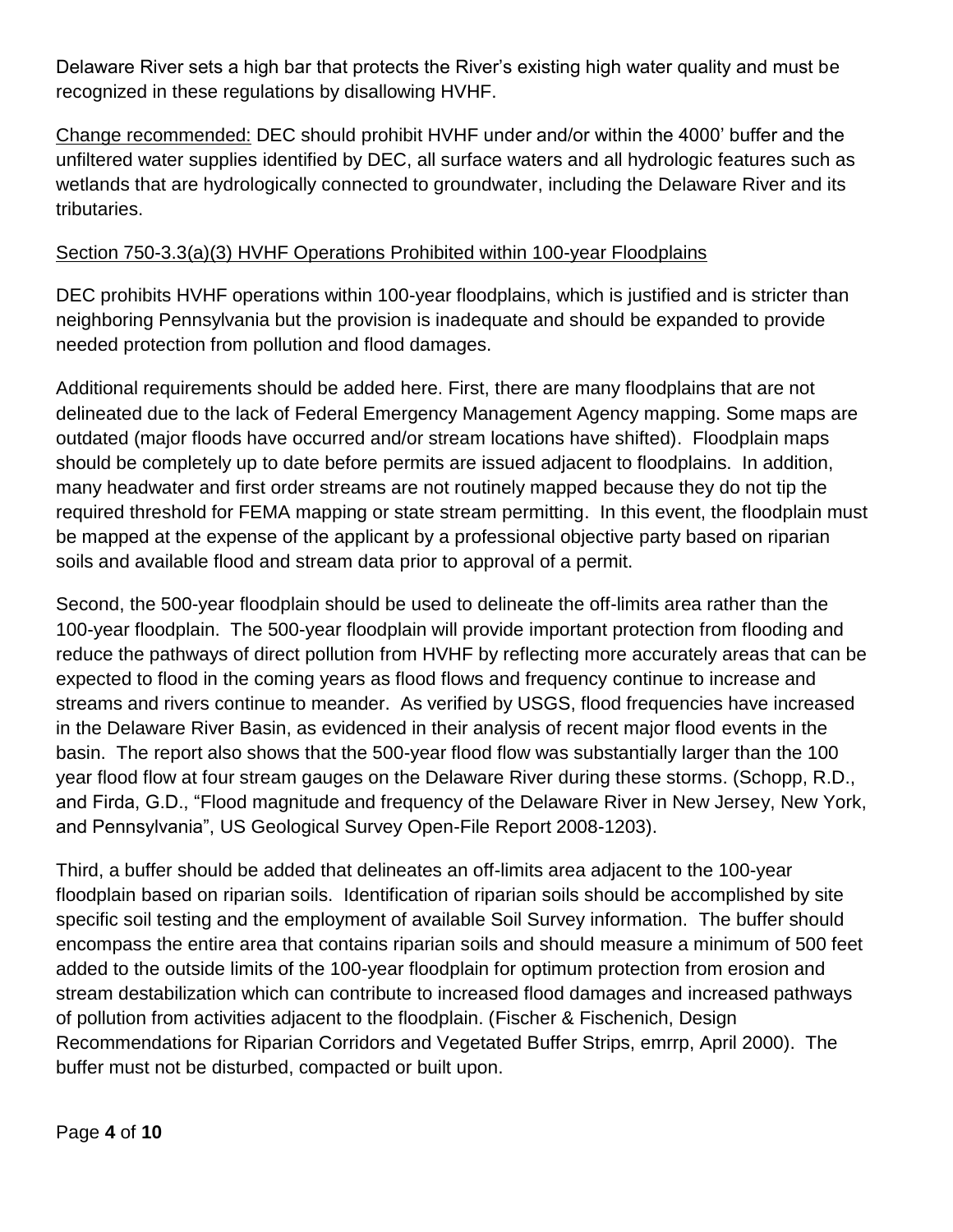Fourth, the 500-year floodplain and buffer should be kept in native vegetation and not disturbed to protect water quality, reduce runoff, and prevent land cover and hydrological changes that can result in downstream flooding. The Delaware River Basin Commission's Flood Advisory Committee published a report that states why this is important. (DRBC, "Recommendations of the Floodplain Regulations Evaluation Subcommittee (FRES) of the DRBC Flood Advisory Committee (FAC)", 5.19.09), as quoted below:

Floodplains vegetated with trees and shrubs can be four times as effective at retarding flood flows as grassy areas. Naturally vegetated floodplains are generally layered with leaf and organic matter that result in organic soils with high porosity and a greater capacity for holding water. More than just being an area that can help address flooding issues in a community, the floodplain, in this natural state, is a riparian ecosystem that needs the overbank flows that the natural watershed's hydrology provides in order to remain healthy and in balance.

The floodplain and buffer should be kept in natural condition to support and protect water quality and flow regime in the adjacent waterway. The Commission's floodplain evaluation subcommittee report to the Commission's Flood Advisory Committee states that:

A naturally functioning floodplain is a hydrologically important and dynamic component of a watershed. In addition to being environmentally sensitive and ecologically diverse, floodplains provide flood storage and conveyance, protection of water quality and recharge of groundwater.

A regulatory floodplain may, or may not, encompass the natural floodplain, the area needed a watercourse to maintain its natural biologic, geomorphic and hydrologic functions. Instead, regulatory floodplains are adopted standards designed to guide floodplain development and lessen the effects of floods on the built environment.

………

It is important to acknowledge that floods do not stop at regulatory floodplains, nor does the regulatory floodplain define the limit of potential flood damage or losses.

Background: Existing flood hazard area maps greatly underestimate the limit of floodways along the main stem Delaware River and other waterways within the Delaware River Basin. The flood hazard area, or floodplain, is the area along a waterway that is expected to be or has been inundated by floodwaters. The floodway, which is the inner portion of the flood hazard area nearest the stream or river, is the most dangerous area that carries deeper flows and higher velocities during a flood. New construction of structures is generally prohibited in floodways because it is unsafe and obstructs the passage of floodwaters, although removal of vegetation and construction of parking or other nonstructural activities while having an impact are often allowed. The flood fringe, or areas immediately adjacent to floodways where development is commonly allowed are often subject to flood depths and velocities similar to those of the floodway.

The Flood Hazard Area, as defined by FEMA, is composed of a floodway and a flood fringe. The flood fringe is the portion of the floodplain that lies outside the floodway. Floodwaters generally move more slowly in the flood fringe as compared with the floodway, and the flood fringe serves to temporarily store large volumes of floodwater during a flood. The space that floodwaters occupy on a given site during a flood is referred to as the "flood storage volume" of that site.

When structures or fills are placed in a flood fringe, it occupies a space that would otherwise be filled with floodwaters during a flood, thus reducing the flood storage volume on the site. If a significant volume of floodwater is prevented from occupying a given area, excess floodwater will instead occupy neighboring and downstream properties, thus worsening flood conditions on those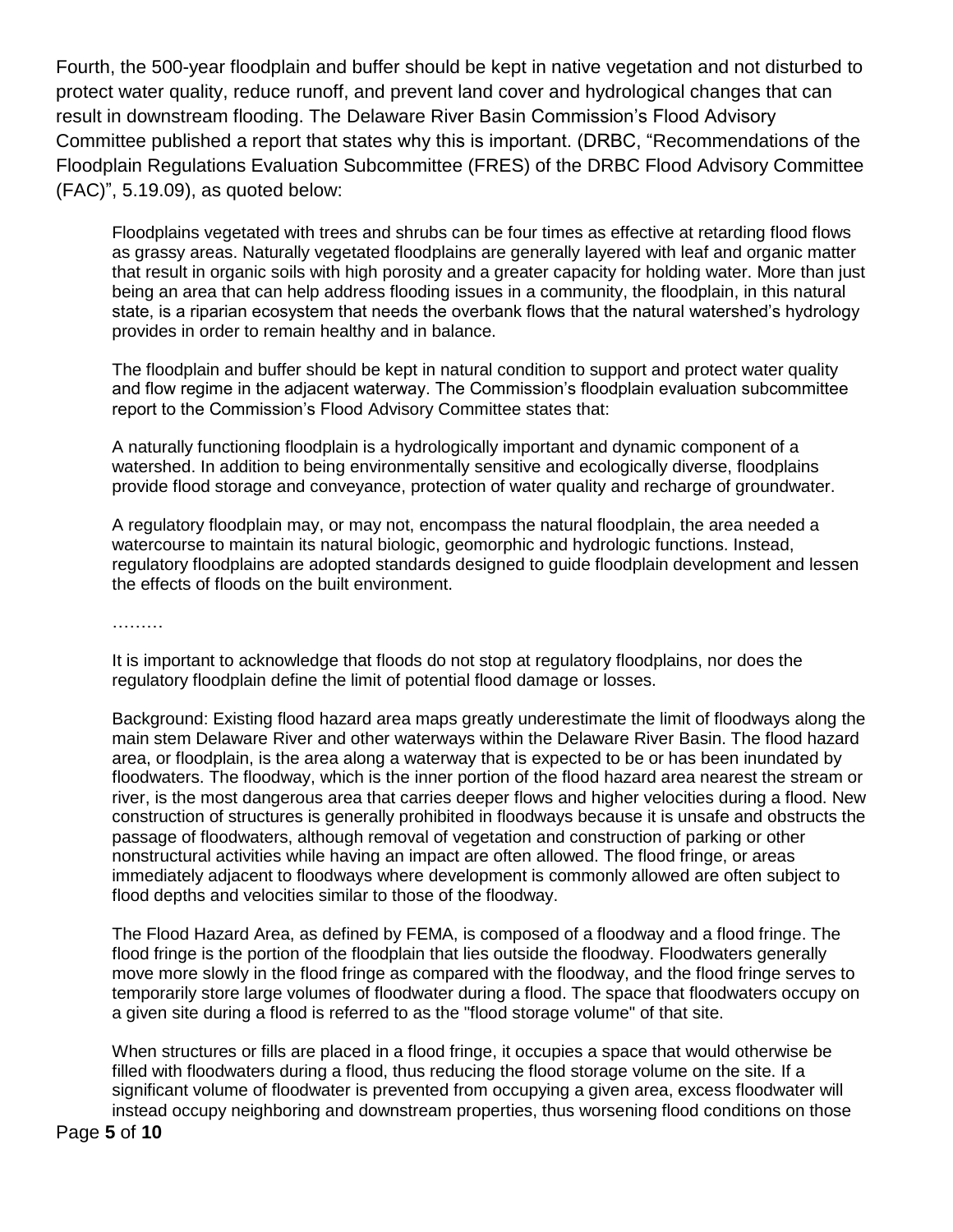sites. Unless properly managed, development within floodplains can exacerbate the intensity and frequency of flooding by increasing stormwater runoff, reducing flood storage, and obstructing the flow of floodwaters. Structures constructed in the flood fringe are subject to flood damage and threaten the health, safety and welfare of both the people who occupy them and emergency responders who respond in times of flood emergency.

Historically, the earliest settlements along the eastern seaboard were established along navigable waters. As a result, many of the Delaware River basin's older communities lie partially or completely within floodplains. As development has continued within the basin over the years, increased impervious cover in the form of roads, buildings and parking lots combined with the destruction of forest and wetlands for development and agriculture has increased peak rates and the volume of runoff flowing to the streams and rivers within the basin.

Development within the floodplain obstructs flood flows and compromises the flood storage and peak attenuation contributions of a natural floodplain. In addition, it knowingly places structures, infrastructure and people in the very locations that are known and expected to be subject to flooding and flood damages. As a result, flooding that naturally occurs along waterways has become progressively more threatening and damaging to people, buildings and infrastructure as a combination of increased runoff, decreased vegetation and storage absorption capacity and additional development in floodplains occurs. It is expected that these negative trends will continue so long as buildings and structures continue to be placed in the floodplains of the streams and rivers of the Delaware River basin.

Recommendation: Protect the flood fringe in a naturally vegetated state and limit development including, but not limited to, structures, infrastructure, impervious surfaces, fill, grading and removal of vegetation.

For these four reasons DEC should expand the flood impacted area where HVHF is prohibited.

Change recommended: DEC should prohibit HVHF in 500-year delineated floodplains and within buffers that measure at least 500 feet from the 100-year floodplain or more based on site specific soils analysis that identify riparian soils. Floodplain mapping must be up to date based on the most recent return interval analyses. For areas that are not subject to FEMA or State floodplain mapping requirements, the 500-year floodplain must be mapped based on site specific riparian soil identification and local stream flow data analyzed at the expense of the applicant. The floodplain and buffer off-limits area should be left undisturbed, compacted and in natural vegetation.

### Section 750-3.3(b) Setback Measurement

All measurements in Section 750-3.3(a) should be measured from the terminus of the horizontal well bore (which in multiple wells on a pad will form a "well array") so that any fractures that leave the intended zone or that communicate with other fractures can be kept at a distance from the nearest environmental feature (water well, water body, wetland, occupied dwelling, etc.). DRN emphasizes that the recommended 2100 foot setback from the well array in Rubin's report is a minimum setback and that site specific analysis of local geology should be required to map fractures, faults, and the dip and strike of the local geology; the data gathered should be used to establish final setbacks. Also, as discussed in Paul Rubin's report an aquifer pump test should be performed to map the aquifer and reveal the likelihood of connection between the proposed gas

Page **6** of **10**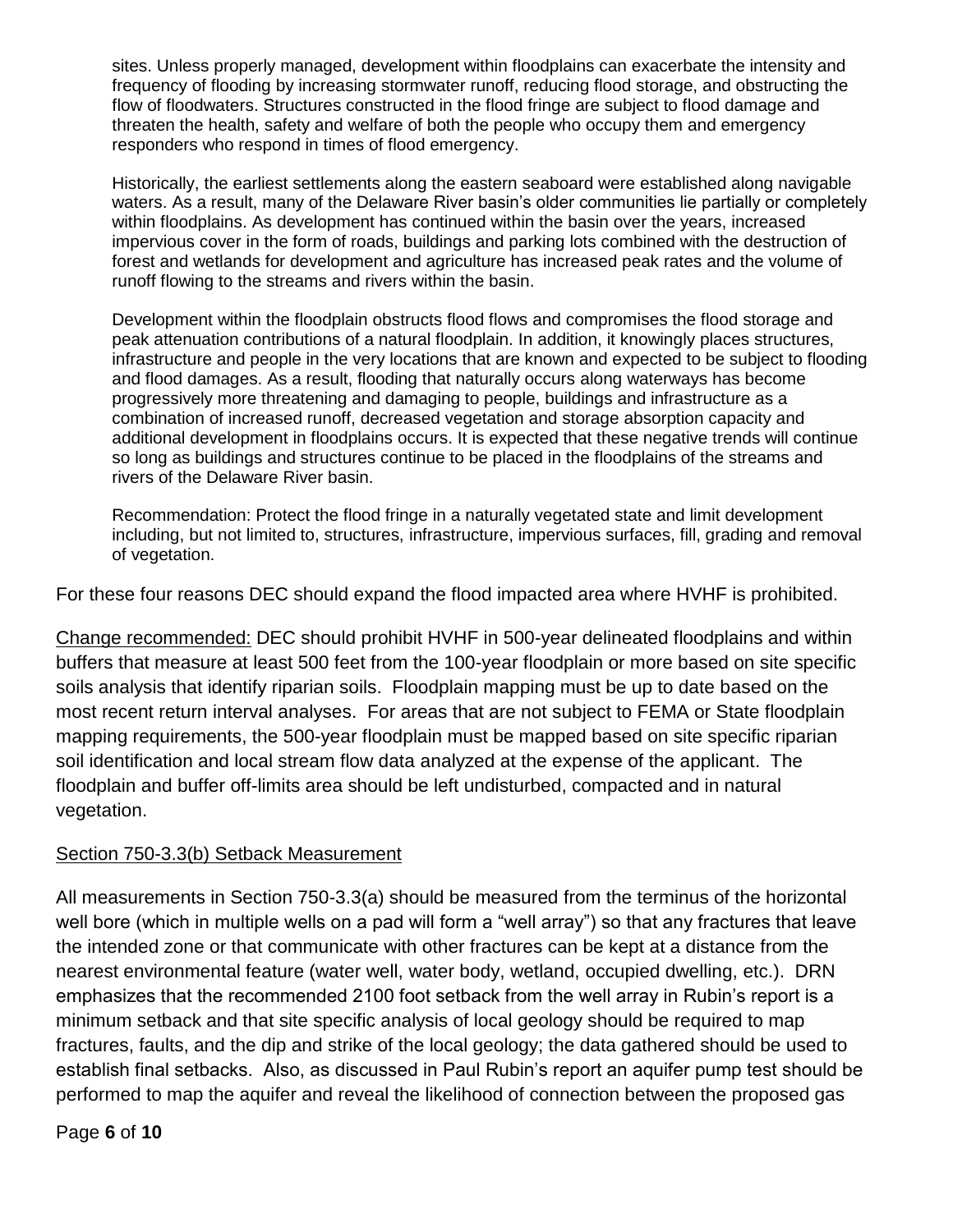well and adjacent water wells and the setback distance for the specific well should be set based on this data and analysis. Because contaminants can leak into other formations, to aquifers, the land surface, and surface waters through fractures and other pathways, an expanded separation is warranted. The schematic by Rubin attached displays the setback measurement. (**Attachment 5**)

Change recommended: DEC should change this section to require the measurement of all setbacks to be from the well array, which includes the terminus of the horizontal well bore and the areas that are hydraulically fractured as illustrated in Attachment 5.

## Section 560.7 Sections (a), (b), (c), (d), (e), (i), (j), and (k) Waste Management and Reclamation

Full and effective reclamation of the well site is critical to safeguard the environment and public health. DRN supports the removal of waste fluids and solids, including drill cuttings and pit liners, from the well site according to an approved plan by licensed professionals. DRN opposes the burial of any of this waste material on site to reduce the potential pathways for pollution. It is particularly important that no potential pollutants be allowed to be buried or permanently stored on site because of the exemption of the industry from federal CERCLA requirements, the "Superfund Law". DRN is concerned that these sites could become points of pollution in the future and the burial or storage of these potential pollution sources will not be subject to federal cleanup requirements, leaving taxpayers to cover these costs or leaving the pollutants in the environment due to lack of a means or funding to clean them up.

We support testing of waste, soils, and equipment for radiological properties but other toxic constituents should also be tested for. To develop a comprehensive standard list of parameters, DEC must conduct further data gathering and employ the data it has already obtained and cataloged in the Revised dSGEIS Tables. The full list of parameters tested for and the results of testing should be made available publicly on DEC's website as soon as they are complete and available.

DRN does not support the use of open pits for any waste, including drill cuttings and muds. DEC should not allow any open pits that will be used to store any waste produced by HVHF.

Changes recommended: This Section needs to be rewritten utilizing more information from the dSGEIS process, including the health analysis that is underway by the New York Department of Health and DEC. Waste management requirements when a site is being closed should be reworked based on robust data that is integrated into the planning for the reclamation of each well site. The handling, testing and final disposition of wastes when a site is closed should be prescribed based on a goal of avoiding pollution and eliminating the potential for permanent or long lived contamination of the site, water supplies resources, and the local, regional, and downstream environment. DEC should standardize the test parameters that are required for a site and should post publicly on its website all test results. DEC should prohibit the use of open pits for any waste produced by HVHF. DEC should consider if the federal CERCLA exemption can be overridden by the State to provide a mechanism and funds for clean up by responsible parties.

Page **7** of **10**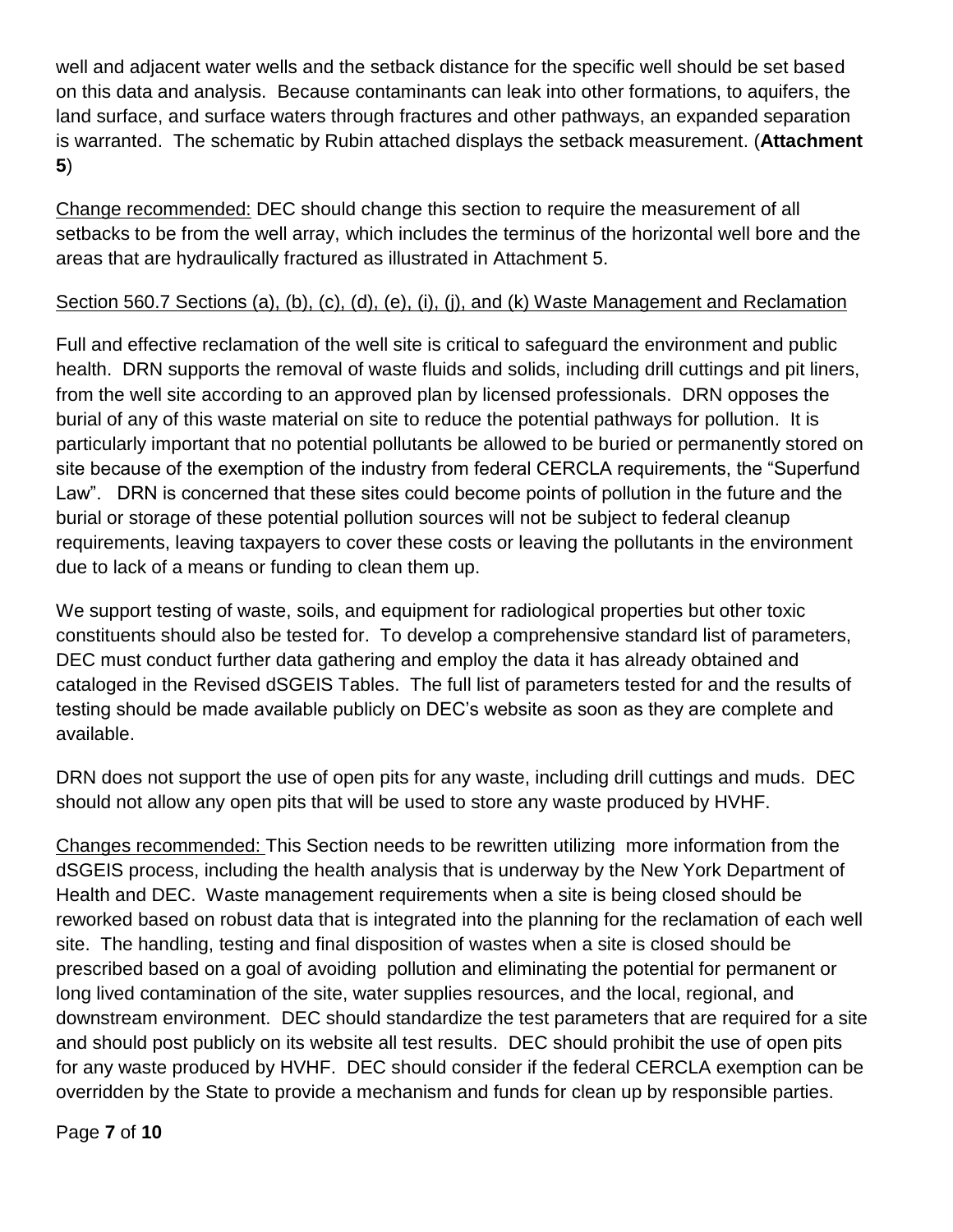## Section 560.7 Section (h) and (l) Reclaimed Areas

The reclamation of a well site requires restoration of the natural conditions of the site; anything less is a degradation of the environment and is wholly unjustified due to readily available and achievable mitigation measures. DEC should require reclamation of the natural condition of the site and the re-establishing of natural vegetation, not the minimal and ineffective DEC proposal that "Reclaimed areas must be seeded and mulched after topsoil replacement".

Additionally, the allowance for these requirements to be waived with the landowner's consent is unacceptable. Such a waiver will allow for degraded conditions to remain or get worse, the disruption of local and regional habitats, the introduction of invasive plant and animal species, and the loss of the important multiple benefits of natural vegetation and forests, all of which have public and environmental impacts far beyond one parcel of land. Further, lack of adequate restoration/reclamation of a well site can have far-reaching off site impacts if the land is not adequately de-compacted and all impervious surfaces (including compacted soils) renovated to a pervious natural condition. Negative off site impacts can include: reduction of infiltration to groundwater leading to reduced aquifer replenishment and reduced base flow of streams and wetlands; increased erosion and sedimentation to adjacent waterways; changed drainage patterns and stream morphology and water quality; and increased flooding locally and downstream.

One of the fundamental problems with DEC's poor approach to reclamation is the apparent acceptance that negative impacts are unavoidable, as if it is "the cost of doing business". Contributing to DEC's wrong conclusion is the fact that the dSGEIS does not accurately assess the potential impacts and doesn't present an effective mitigation option to avoid degradation. This is an example of the mistake DEC is making by not completing and improving the SGEIS for HVHF before regulations are proposed or finalized. As stated in DRN's introductory comments, it is not possible for DEC to propose valid regulations based on its responsibility to address environmental impacts when the underlying environmental analysis is not complete and what is complete is gravely flawed—this Section is clear evidence of the failure of this process.

The Heatley report (**Attachment 2**) explains the value of ecosystems in assuring water quality and quantity and how important the health of those ecosystems are in providing those benefits. The proposed permit conditions and mitigation in Section 7.4 and Appendix 10 of the SGEIS is presumably relied upon in DEC's proposed regulation in this rulemaking. The approach should be based on ecological planning units not the cookie-cutter approach DEC uses in its proposed plan in the Revised dSGEIS.

The Nystedt report (**Attachment 2**) explains that due to DEC's lack of guidance regarding proper site planning and design before construction, lack of sufficient guidance on plantings during the construction phase, and lack of guidance on the details of the ultimate landscape restoration plan, DEC fails to provide effective regulation of well site reclamation. Key missing pieces include: lack of protection of existing native vegetation; how to handle the site before and during construction to minimize negative impacts that can be long lived and thwart successful reclamation and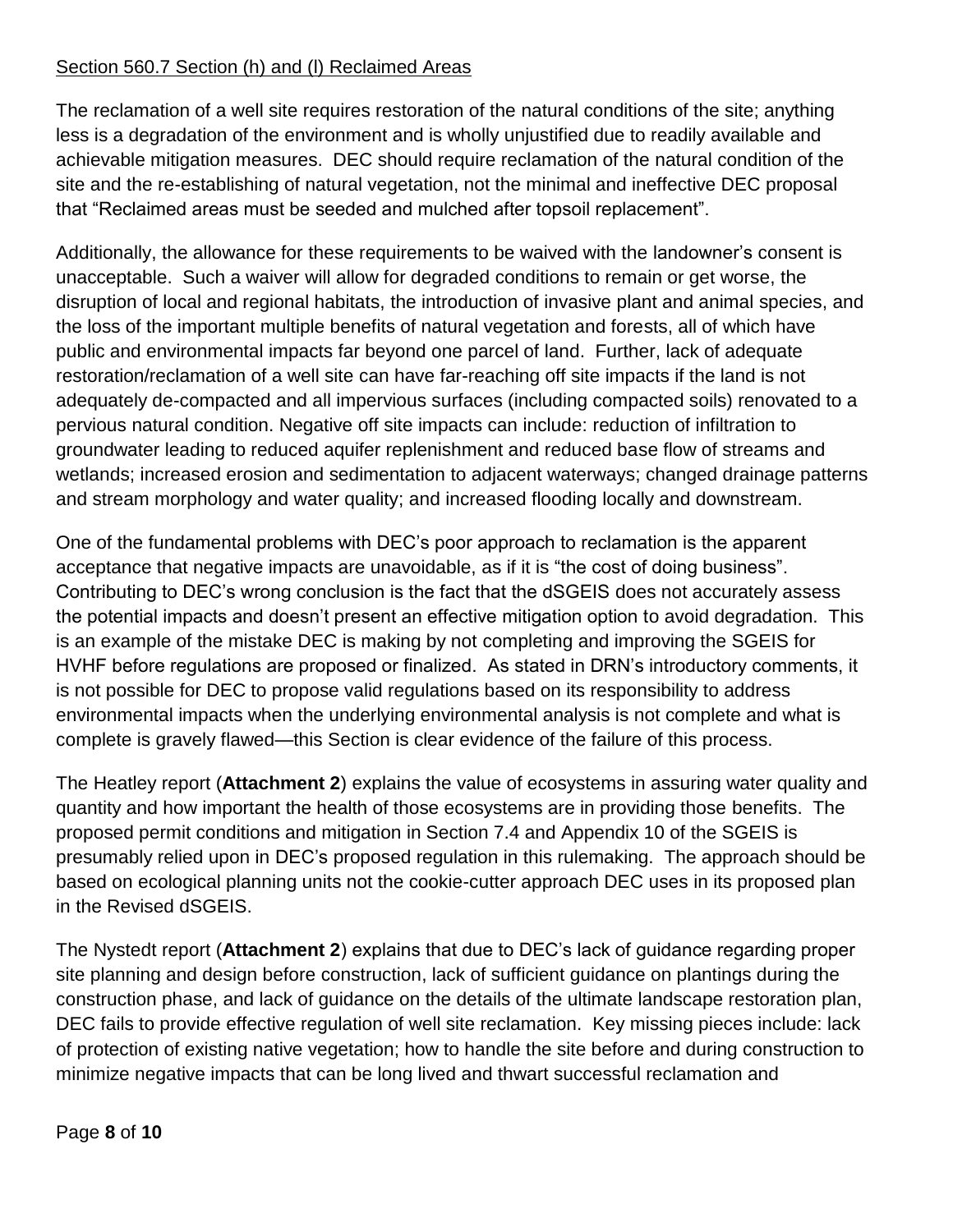restoration; soils management that conserves and supports soil functions; and how to plant and manage a re-vegetated site to avoid degradation and provide restored ecosystem values.

As detailed in the Heatley and Nystedt reports, DEC should regulate reclamation with a goal of restoring healthy ecosystems based on ecological assessment and planning and long term management and monitoring of well sites; DEC's approach does not do this. Under what is proposed, New York's forests will rapidly degrade and the functions of these ecosystems, as well as the wildlife that depends on them, will suffer permanent decline. This mistake will cost New York and its residents, as well as all those communities downstream who rely on the water resources of the state's watersheds, such as the Delaware River Basin and the Susquehanna River Basin, millions in increased water treatment costs and lost natural resource values. These costs – increased drinking water treatment, increased flood and storm flows, billions in lost natural values, jobs, and economic activity, and the increased cost of invasive species management and ecosystem restoration -- correctly identified, should be part of the socioeconomic analysis performed by DEC for the dSGEIS but that process is not complete and does not propose to do that at present. If these costs are not prevented through ecologically based planning and maintenance, the public and private landowners will have to pay for these costs far into the future. This is not acceptable.

Changes recommended: These two Sections should be rescinded and an ecologically based planning approach to the reclamation and restoration of well sites should be developed based on the dSGEIS process.

### **Conclusion**

DEC should not proceed with the proposed revisions and should put the rulemaking process on hold until all needed studies are completed and a reasoned conclusion can be made. DRN commented in January 2012 that DEC's decision not to recommend the "no action" alternative in Sect. 9.1 of the Revised dSGEIS was not a reliable conclusion and that based on what DEC was proposing, the "no action" alternative should be the one chosen by DEC. DRN's opinion has not changed regarding these proposed revised regulations. These proposed revisions do not satisfy DEC's responsibility to "conserve, improve, and protect its natural resources and environment" or the law's requirement that DEC prevent environmental damage and enhance resources.

DRN is a nonprofit membership organization dedicated to the protection and restoration of the Delaware River Watershed representing communities - human and nonhuman - throughout its ~13,000 square miles with many members in New York State. DRN champions the rights of our communities to a Delaware River and tributary streams that are free-flowing, clean and healthy. Based on these comments and the attached expert reports, DRN respectfully requests that DEC not proceed with these proposed revisions.

Thank you for the opportunity to submit this comment.